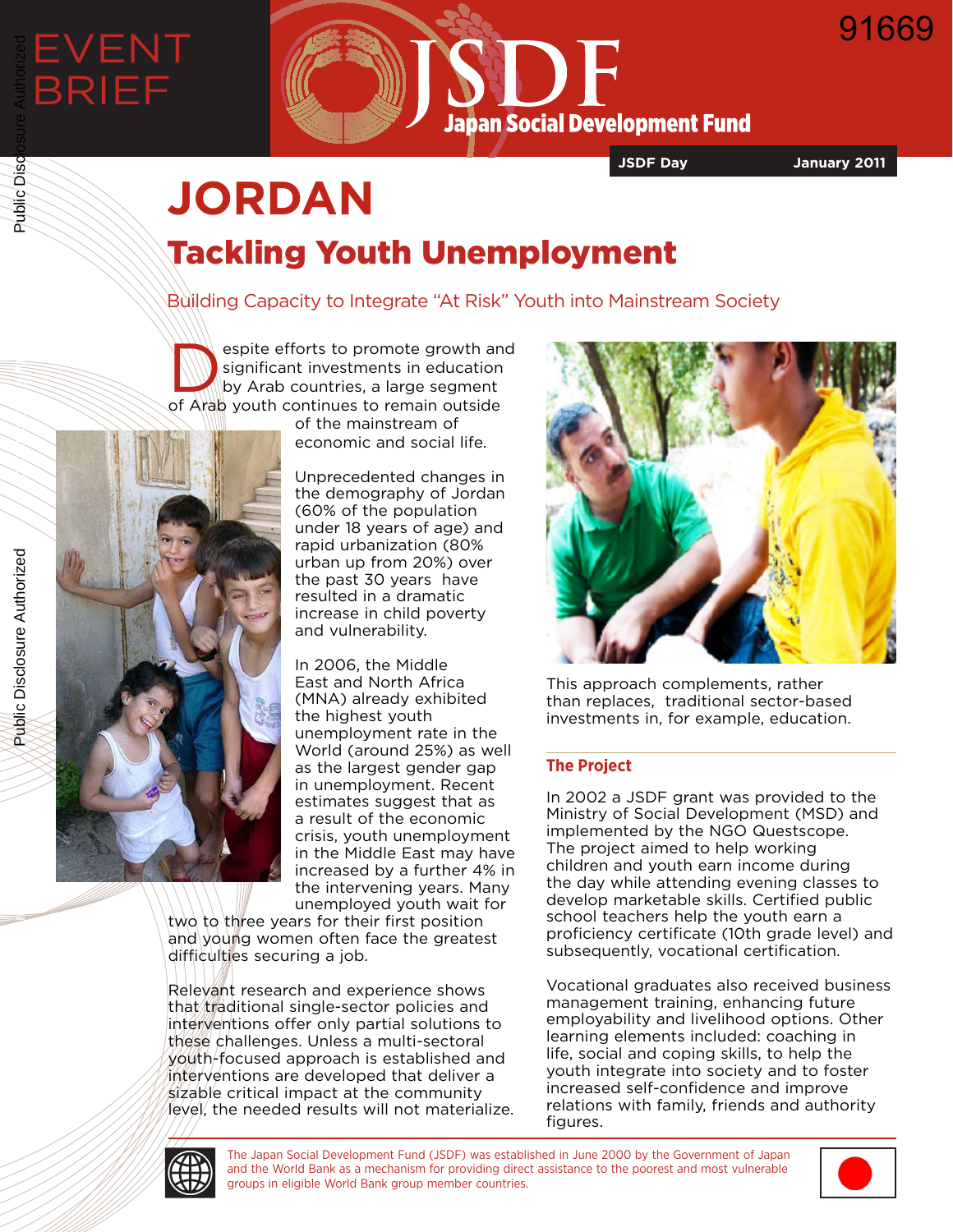The project had three components:

*Enhancing Capacity of Referral Institutions*: This component aimed to improve the capacity of community based referral organizations to deliver services to "at risk" children and youth, and allow them to access a supportive system of assistance providers oriented to their specific needs. These referral NGOs required training and guidance as they established effective networks that served the target group. The NGOs were also provided assistance on how to understand the importance of inter-organizational linkages and how to establish such linkages for the benefit of the child.

# *Establishing a Mentoring Mechanism*: This

*Enhancing Volunteerism*: This component aimed to enhance the effectiveness of the mentoring component by establishing a coordination mechanism where community leaders/members, together with local MSD Juvenile Unit staff (for continuity purposes),

would recruit, train and assist volunteers as mentors. This would stimulate and support volunteerism and community participation as a major component of ensuring coverage for all "at risk"

children.

**Results**

component was to establish a mentoring program for the most "at risk" children/youth, to be carried out by the communities in close coordination with Juvenile Unit staff of MSD.

**Who is "at risk"?** (definition agreed with the Jordanian Ministry of Social Development (MSD))

also a priority.

Project Data

• Children/youth between 10-18 years of age

Characterized by one or more of the following factors:

- from broken families
- youth, or a close family member, in trouble with the law;
- irregular schooling or withdrawn from school;
- compelled to earn income at an early age, working in the streets or in physical labor;
- early unprotected sexuality/sexual abuse;
- involved with substance abuse.

and (ii) a "bottom up" approach that changed the institutionalsocial environment of "at risk" children.

goal was reinforcement of the quality of non-formal education programs and introducing the concept of self-learning to enable students to continue educational and vocational training. Development of innovative education and evaluation techniques was

• Implementation Period: 10/16/2002 to 04/01/2005

The project developed two innovative approaches to respond rapidly to these needs: (i) a mentoring

approach that provided a robust means of advocacy for children and created a supportive and effective social linkage for children outside of the government structure, a key feature for rehabilitation into mainstream society by age 18,

• Implementing Agency*: QUESTSCOPE* • Grant (TF050947) Amount: *\$0.994 million*

> A critical element in the success of the project was the active cooperation of the Ministry of Social Development (MSD) with other stakeholders, such as referral agencies and communities. Another unique feature was the involvement of former "street kids" in planning and delivery of services and activities.

*Mentoring* - the mentoring program was established and effectively helped build one-onone relationships between the "at risk" child and the mentor, who was able to get to know the child/youth and steer him/her

to become more responsive to "at risk" children/youth and their families and communities.

This grant made it possible for state and social institutions

The policy of the Government of Jordan, which underpinned the project, was to integrate institutional roles for the well-being of children and youth. This mandated Government Organizations, NGOs and the private sector to collaborate to promote a normal family atmosphere for each child, especially for those children at-risk and those who were wards of the State and/or delinquents. The policy further sought to support the family (decrease vulnerability) as a first line of defense against child labor, delinquency, child abuse and substance addiction. Jordan recognized education as a guaranteed right (formal or non-formal) for each child and aimed to increase the percentage of those completing primary education and reduce the dropout rate. The provision of non-formal education programs was a policy goal providing dropouts with learning and vocational skills. An additional

towards appropriate educational choices. Although it was initially anticipated that 2,000 at-risk children would benefit, the directors of the six participating Centers of the MSD Juvenile Division all adopted the mentoring approach and were able to benefit over 12,000 children. In addition, the mentoring approach was incorporated into the working strategy of the MSD, and three key committees (referral, volunteer and implementation) were included in the official structure of the Juvenile Division. Going forward, this will contribute greatly to the institutional sustainability of mentoring as an effective approach to the problems faced by at-risk children.

Aimed at providing appropriate educational options, a "Street Education" program based on the Paulo Freire Education Model (PEM)<sup>1</sup> was developed. This assists school dropouts to study towards their 10th grade equivalency certification. Since the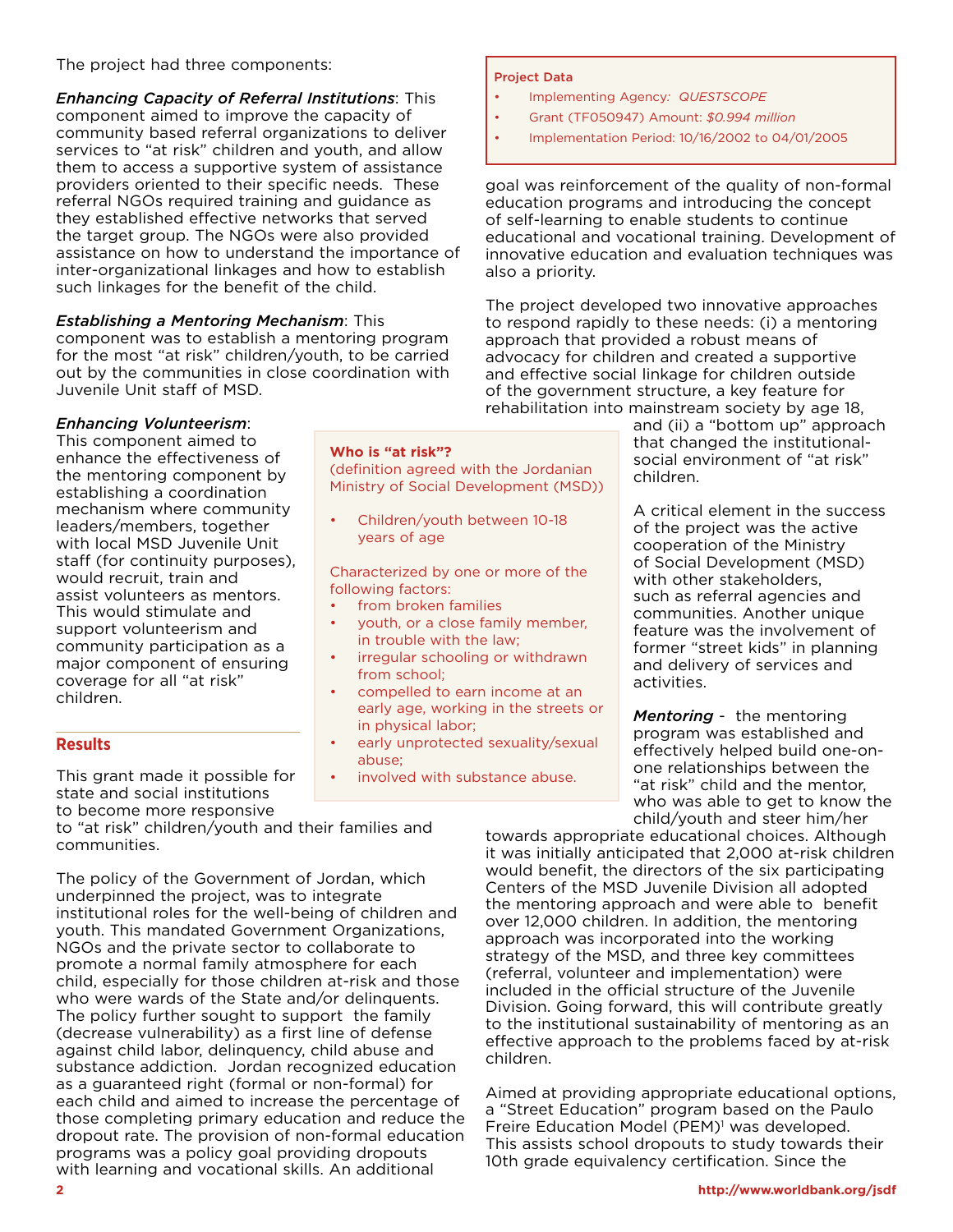introduction of the new methodology and certification, an estimated 80,000 to 100,000 school dropouts (between the ages of 10-18) have benefitted and diversified their training and employment opportunities.

In 2007, Jordan's Ministry of Education (MoE) authorized this Non-Formal Education (NFE) Program as the official program for alternative 10th grade certification. This is a unique Government-NGO partnership and the first certification program for children who cannot compete in the formal system. There is interest in making further policy changes as a result of the successful integration of school drop-outs. New changes may, for example, allow youth to continue in secondary education after completing 10th grade equivalency. So far, 98 percent of those who have taken the 10th grade proficiency test have passed and the cost for each child is around US\$350 per year. This program undoubtedly emerged as one of the most successful outputs of the project.

*Monitoring & Evaluation* - Throughout the implementation period a participatory methodology was used to monitor and evaluate changes in at risk children/youth - in their lives, in their interactions with communities and institutions, the effectiveness of inputs and, the suitability of transformation processes. In 2004, an external evaluation was undertaken, aimed at assessing the impact of the

government's capacity to change the environment for disadvantaged children. Oxford University also carried out a research study in 2009. Both studies showed that Jordan had made significant progress in reintegrating "at risk" children into mainstream society, and reducing alienation and violent behavior. It was also noted in the Oxford study that benefits were broad-based and, for example, young "mentors" may have gained even more than the "at risk" children. It was noted that, "JSDF was a turning point for MSD and Questscope."

*Sustainability and Scale-Up* - The JSDF Program was a pilot and only around 10% of eligible children and youth were assisted during the project period. The capacity building process (including the

#### Maher grew up wondering if anyone really loved him.

His father died when he was small, leaving Maher's mother penniless and totally dependent on his grandfather. The grandfather's anger drove him to wish that he could die. So, at age 13, he took to the streets in one of the poorest neighborhoods in Amman.



Maher dropped out of school at age 15 to work.

Long hours, low wages and dangerous jobs marked his days. His nights were spent rollerblading in deserted streets with a gang, drinking alcohol and getting high on glue fumes. Picked up by the police several times, he was well on his way to a criminal record.

When the Questscope volunteers first met Maher, he had not eaten a meal at home in over a week. He was sleeping under bridges, in tunnels and on benches in parks. Some of his street buddies had told him about a place where he could make some new friends and be safe.

Without knowing it, Maher had stumbled upon one of the Questscope non-formal education classes for dropouts. The teacher welcomed him. The other guys welcomed him. Nobody cursed him, or pushed him around. He fit in like he had always been there.

That is when the real Maher turned up: hungry to learn, hungry to love and be loved, hungry to belong. He is studying in our education program to complete high school, and he has made plans to shoot for the previously impossible goal of becoming a software specialist. He recently told one of our volunteers at an educational event, "You are my real family."

*http://www.questscope.net*

mentoring program and mainstreaming of NFE) has just begun to operate in a comprehensive approach and much remains to be done.

Jordan was the first country in the MNA Region to launch a bottom-up mainstreaming process for child protection that focused on building institutional capacity and establishing working collaborations between Government and Non-Government Organizations. The Government expressed its appreciation and strong commitment to continue the approach developed under the project and build strong community connections and participation. Many of the initial results and approaches were subsequently embodied in two cross-cutting policy documents - The National Plan of Action (NPA) for Childhood 2004-2013 and the Strategic Plan of the Ministry of Social Development (MSD) 2004-2006.

A \$4m World Bank Loan "Social Protection Enhancement Project" followed the JSDF project and borrowed many of the JSDF grant practices, matched by \$6m of Government support. Other donors, including the European Union (EU), UNICEF, and UNDP were also mobilized to support the

<sup>1.</sup> PEM is based on the concept of restoring children through the learning process, moving through stages of: dialogue, knowledge building, awareness creation and development of critical thought. PEM assists children to go beyond literacy, as they begin to describe how they will make changes in their lives to reach their emerging personal aspirations. They become aware of their rights and their responsibilities to enjoy those rights, which leads them towards reintegration into mainstream society.